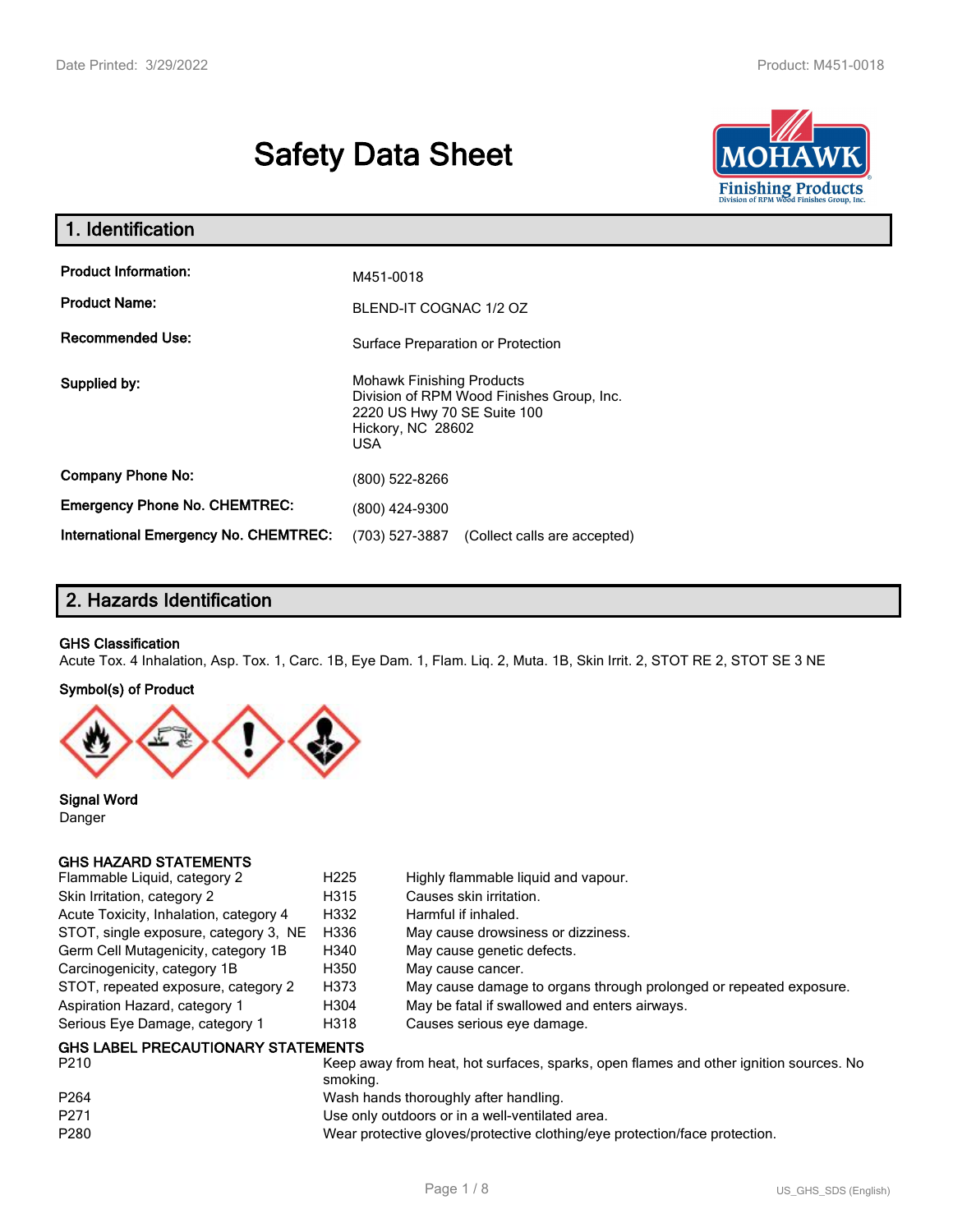| P331                                    | Do NOT induce vomiting.                                                                                                             |
|-----------------------------------------|-------------------------------------------------------------------------------------------------------------------------------------|
| P405                                    | Store locked up.                                                                                                                    |
| P302+P352                               | IF ON SKIN: Wash with plenty of soap and water.                                                                                     |
| P303+P361+P353                          | IF ON SKIN (or hair): Take off immediately all contaminated clothing. Rinse skin with<br>water/shower.                              |
| P305+P351+P338                          | IF IN EYES: Rinse cautiously with water for several minutes. Remove contact lenses, if<br>present and easy to do. Continue rinsing. |
| P362+P364                               | Take off contaminated clothing and wash it before reuse.                                                                            |
| P403+P233                               | Store in a well-ventilated place. Keep container tightly closed.                                                                    |
| P <sub>201</sub>                        | Obtain special instructions before use.                                                                                             |
| P <sub>260</sub>                        | Do not breathe dust/fume/gas/mist/vapours/spray.                                                                                    |
| P304+P340                               | IF INHALED: Remove person to fresh air and keep comfortable for breathing.                                                          |
| P308+P313                               | IF exposed or concerned: Get medical advice/attention.                                                                              |
| P332+P313                               | If skin irritation occurs: Get medical advice/attention.                                                                            |
| P403+P235                               | Store in a well-ventilated place. Keep cool.                                                                                        |
| P301+P310                               | IF SWALLOWED: Immediately call a POISON CENTER or doctor/physician.                                                                 |
| <b>GHS SDS PRECAUTIONARY STATEMENTS</b> |                                                                                                                                     |
| P <sub>240</sub>                        | Ground/bond container and receiving equipment.                                                                                      |
| P <sub>241</sub>                        | Use explosion-proof electrical/ventilating/lighting/equipment.                                                                      |
| P242                                    | Use only non-sparking tools.                                                                                                        |
| P243                                    | Take precautionary measures against static discharge.                                                                               |

## **3. Composition/Information on ingredients**

| <b>Chemical Name</b>                            | CAS-No.                  | <u>Wt. %</u>               | <b>GHS Symbols</b>            | <b>GHS Statements</b>        |
|-------------------------------------------------|--------------------------|----------------------------|-------------------------------|------------------------------|
| n-butyl acetate                                 | 123-86-4                 | $10 - 25$                  | GHS02-GHS07                   | H <sub>226</sub> -336        |
| petroleum distillate                            | 64742-49-0               | $10 - 25$                  | GHS08                         | H304-340-350                 |
| butanol                                         | $71-36-3$                | $10 - 25$                  | GHS02-GHS05-<br>GHS07         | H226-302-315-318-332-335-336 |
| ethanol                                         | 64-17-5                  | $2.5 - 10$                 | GHS02                         | H <sub>225</sub>             |
| pm acetate                                      | 108-65-6                 | $2.5 - 10$                 | GHS02-GHS07                   | H226-332                     |
| eep                                             | 763-69-9                 | $2.5 - 10$                 | GHS06                         | H331                         |
| toluene                                         | 108-88-3                 | $2.5 - 10$                 | GHS02-GHS07-<br>GHS08         | H225-304-315-332-336-373     |
| m-xylene                                        | 108-38-3                 | $1.0 - 2.5$                | GHS02-GHS07                   | H226-315-332                 |
| titanium dioxide                                | 13463-67-7               | $0.1 - 1.0$                | GHS08                         | H351                         |
| ethylbenzene                                    | 100-41-4                 | $0.1 - 1.0$                | GHS02-GHS07-<br>GHS08         | H225-304-332-373             |
| p-xylene                                        | 106-42-3                 | $0.1 - 1.0$                | GHS02-GHS07                   | H226-315-332                 |
| crystalline silica                              | 14808-60-7<br>64742-47-8 | $0.1 - 1.0$<br>$0.1 - 1.0$ | No Information<br>GHS07-GHS08 | No Information<br>H304-332   |
| aliphatic petroleum distillates<br>carbon black | 1333-86-4                | $0.1 - 1.0$                | GHS02                         | H <sub>251</sub>             |

The exact percentage (concentration) of ingredients is being withheld as a trade secret.

The text for GHS Hazard Statements shown above (if any) is given in the "Other information" Section.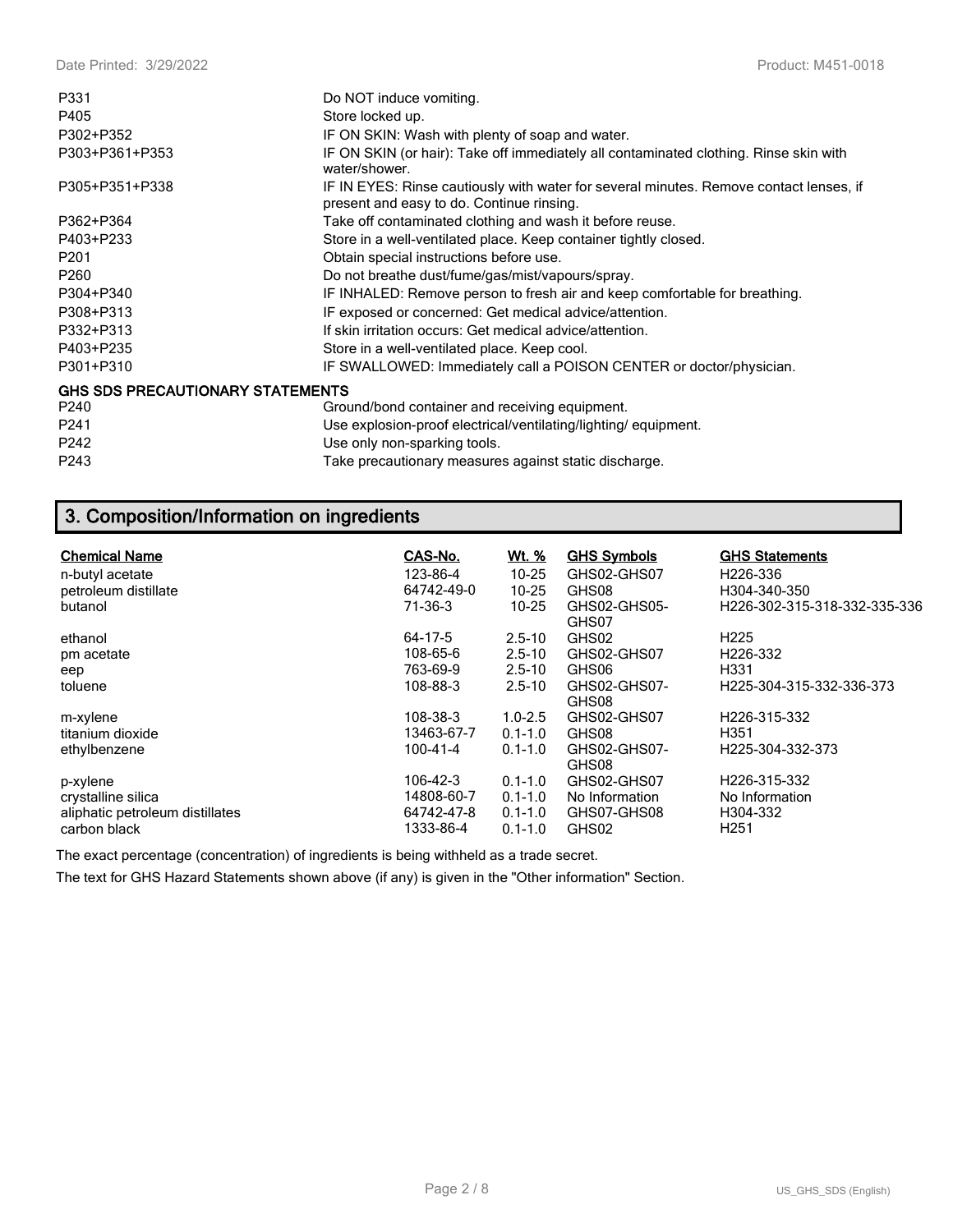## **4. First-aid Measures**



FIRST AID - EYE CONTACT: IF IN EYES: Rinse cautiously with water for several minutes. Remove contact lenses, if present and easy to do. Continue rinsing.

FIRST AID - SKIN CONTACT: IF ON SKIN: Wash with plenty of soap and water. IF ON SKIN (or hair): Take off immediately all contaminated clothing. Rinse skin with water/shower. Take off contaminated clothing and wash it before reuse. If skin irritation occurs: Get medical advice/attention.

FIRST AID - INGESTION: Do NOT induce vomiting. IF SWALLOWED: Immediately call a POISON CENTER or doctor/physician.

FIRST AID - INHALATION: IF INHALED: Remove person to fresh air and keep comfortable for breathing.

## **5. Fire-fighting Measures**

**SPECIAL FIREFIGHTING PROCEDURES:** Evacuate all persons from the fire area to a safe location. Move non-burning material, as feasible, to a safe location as soon as possible. Fire fighters should be protected from potential explosion hazards while extinguishing the fire. Wear self-contained breathing apparatus (SCBA) and full fire-fighting protective clothing. Thoroughly decontaminate all protective equipment after use. Containers of this material may build up pressure if exposed to heat (fire). Use water spray to cool fire-exposed containers. Use water spray to disperse vapors if a spill or leak has not ignited. DO NOT extinguish a fire resulting from the flow of flammable liquid until the flow of the liquid is effectively shut off. This precaution will help prevent the accumulation of an explosive vapor-air mixture after the initial fire is extinguished.

**FIREFIGHTING EQUIPMENT:** This is a NFPA/OSHA Class 1B or less flammable liquid. Follow NFPA30, Chapter 16 for fire protection and fire suppression. Use a dry chemical, carbon dioxide, or similar ABC fire extinguisher for incipeint fires. Water may be used to cool and prevent rupture of containers that are exposed to heat from fire.

#### **6. Accidental Release Measures**

#### **ENVIRONMENTAL MEASURES:** No Information

**STEPS TO BE TAKEN IN CASE MATERIAL IS RELEASED OR SPILLED:** Follow personal protective equipment recommendations found in Section VIII. Personal protective equipment needs must be evaluated based on information provided on this sheet and the special circumstances created by the spill including; the material spilled, the quantity of the spill, the area in which the spill occurred, and the training and the expertise of employees in the area responding to the spill. Never exceed any occupational exposure limits. Shut off ignition sources; including electrical equipment and flames. Do not allow smoking in the area. Do not allow the spilled product to enter public drainage system or open waterways.

#### **7. Handling and Storage**



**HANDLING:** Avoid inhalation and contact with eyes, skin, and clothing. Wash hands thoroughly after handling and before eating or drinking. In keeping with safe handling practices, avoid ignition sources (smoking, flames, pilot lights, electrical sparks); ground and bond containers when transferring the material to prevent static electricity sparks that could ignite vapor and use spark proof tools and explosion proof equipment. Empty containers may retain product residue or vapor. Do not pressurize, cut, weld, braze, solder, drill, grind, or expose container to heat, flame, sparks, static electricity, or other sources of ignition. Any of these actions can potentially cause an explosion that may lead to injury.

**STORAGE:** Keep containers closed when not in use. Store in cool well ventilated space away from incompatible materials.

## **8. Exposure Controls/Personal Protection**

| Ingredients with Occupational Exposure Limits |                      |                       |                     |                         |  |  |
|-----------------------------------------------|----------------------|-----------------------|---------------------|-------------------------|--|--|
| <b>Chemical Name</b>                          | <b>ACGIH TLV-TWA</b> | <b>ACGIH-TLV STEL</b> | <b>OSHA PEL-TWA</b> | <b>OSHA PEL-CEILING</b> |  |  |
| n-butyl acetate                               | 50 ppm               | $150$ ppm             | $150$ ppm           | N.D.                    |  |  |
| petroleum distillate                          | N.D.                 | N.D.                  | N.D.                | N.D.                    |  |  |
| butanol                                       | 20 ppm               | N.D.                  | $100$ ppm           | N.D.                    |  |  |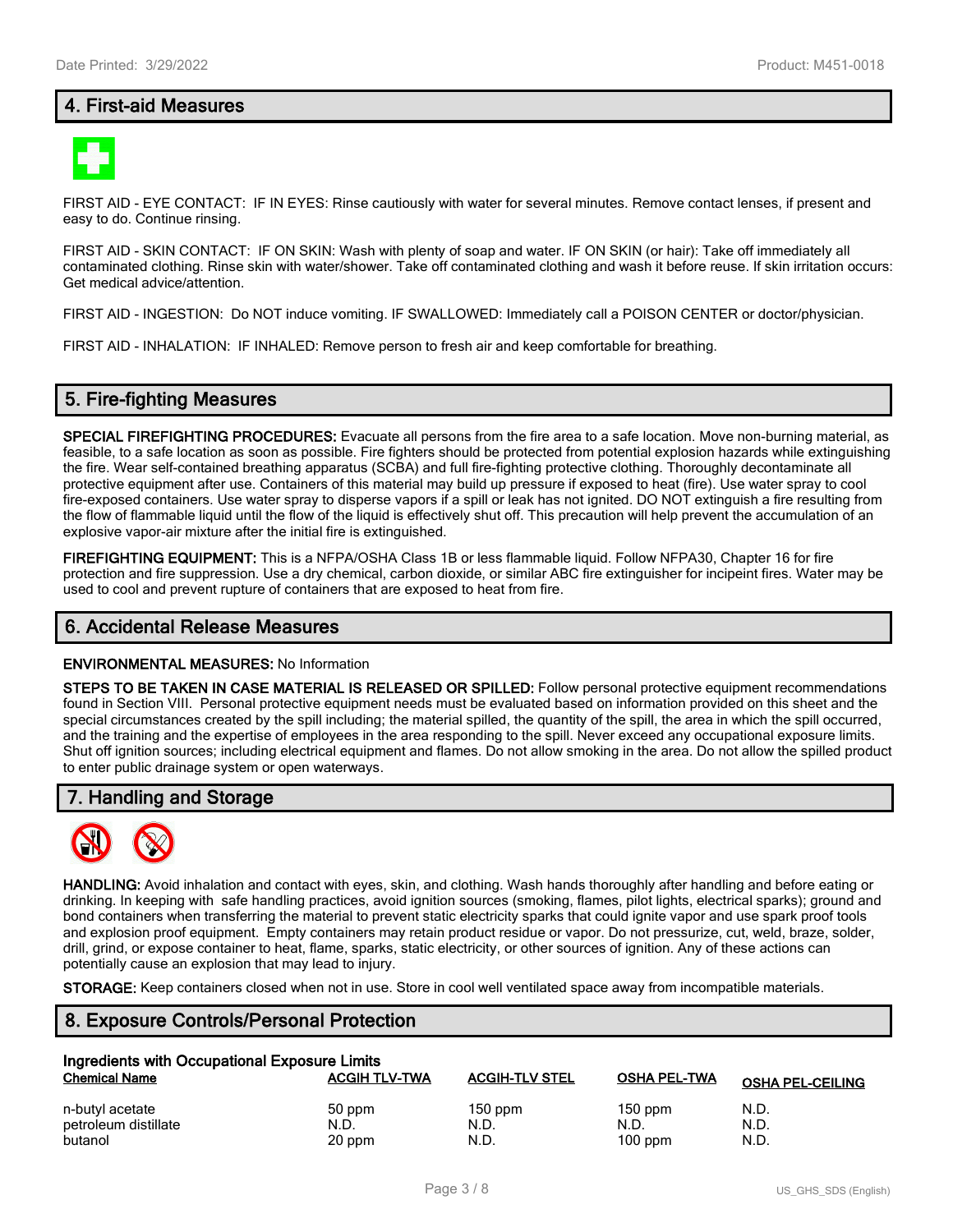#### Date Printed: 3/29/2022 Product: M451-0018

| ethanol                         | N.D.                   | $1000$ ppm | $1000$ ppm         | N.D.    |
|---------------------------------|------------------------|------------|--------------------|---------|
| pm acetate                      | N.D.                   | N.D.       | N.D.               | N.D.    |
| eep                             | N.D.                   | N.D.       | N.D.               | N.D.    |
| toluene                         | 20 ppm                 | N.D.       | $200$ ppm          | 300 ppm |
| m-xylene                        | $100$ ppm              | $150$ ppm  | $100$ ppm          | N.D.    |
| titanium dioxide                | 10 mg/m $3$            | N.D.       | 15 mg/m $3$        | N.D.    |
| ethylbenzene                    | 20 ppm                 | N.D.       | $100$ ppm          | N.D.    |
| p-xylene                        | $100$ ppm              | $150$ ppm  | $100$ ppm          | N.D.    |
| crystalline silica              | $0.025 \text{ mg/m}$ 3 | N.D.       | $50 \mu q/m3$      | N.D.    |
| aliphatic petroleum distillates | N.D.                   | N.D.       | N.D.               | N.D.    |
| carbon black                    | $3 \text{ mg/m}$       | N.D.       | $3.5 \text{ mg/m}$ | N.D.    |
|                                 |                        |            |                    |         |

**Further Advice: MEL = Maximum Exposure Limit OES = Occupational Exposure Standard SUP = Supplier's Recommendation Sk = Skin Sensitizer N.E. = Not Established N.D. = Not Determined**

#### **Personal Protection**



**RESPIRATORY PROTECTION:** Use adequate engineering controls and ventilation to keep levels below recommended or statutory exposure limits. If exposure levels exceed limits use appropriate approved respiratory protection equipment.

**SKIN PROTECTION:** Wear chemical resistant footwear and clothing such as gloves, an apron or a whole body suit as appropriate.



**EYE PROTECTION:** Wear chemical-resistant glasses and/or goggles and a face shield when eye and face contact is possible due to splashing or spraying of material.



**OTHER PROTECTIVE EQUIPMENT:** No Information



**HYGIENIC PRACTICES:** It is good practice to avoid contact with the product and/or its vapors, mists or dust by using appropriate protective measures. Wash thoroughly after handling and before eating or drinking.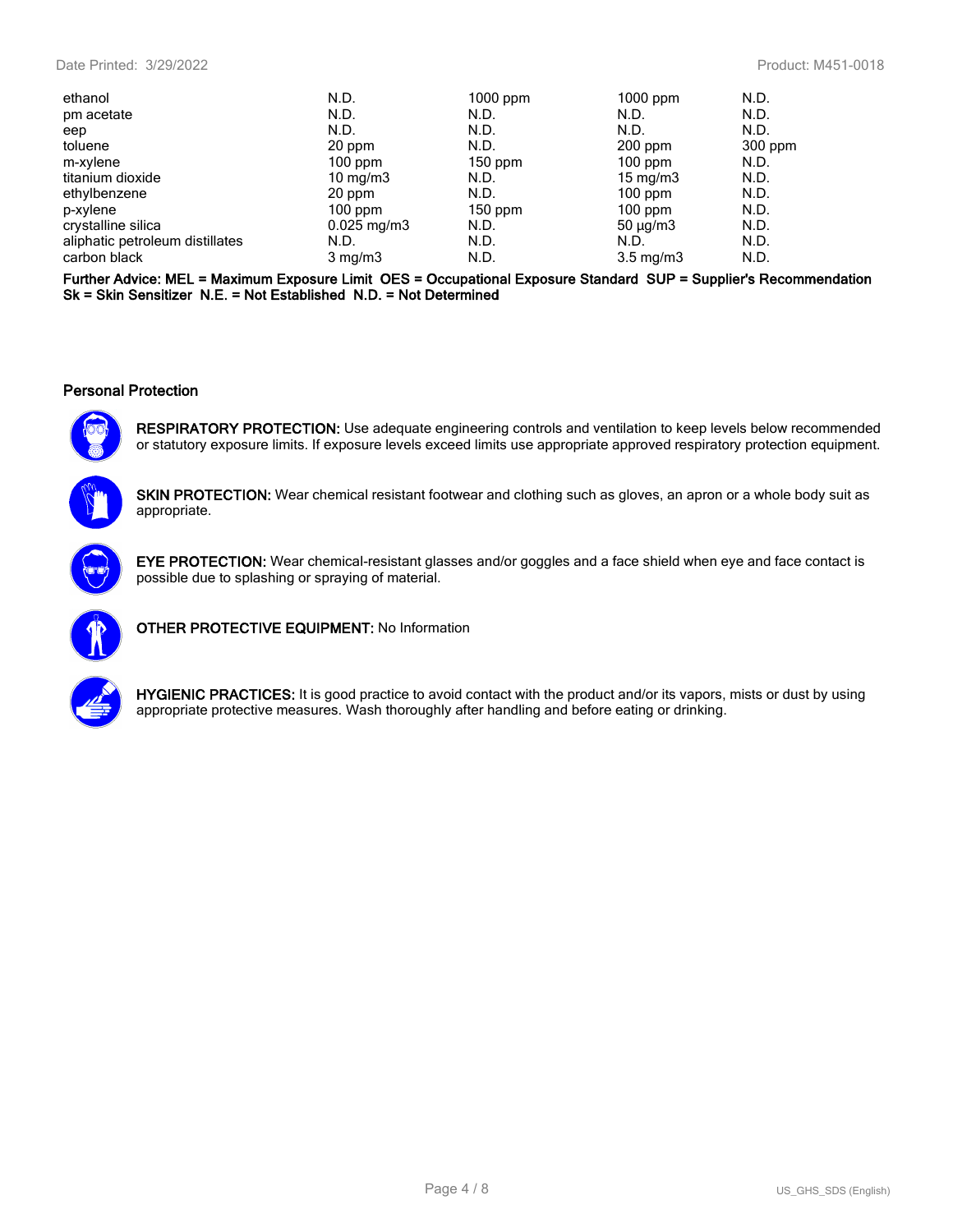**N.I. = No Information**

## **9. Physical and Chemical Properties**

| Appearance:                    | Colored Liquid                   | <b>Physical State:</b>                      | <b>LIQUID</b>  |
|--------------------------------|----------------------------------|---------------------------------------------|----------------|
| Odor:                          | <b>Strong Solvent</b>            | <b>Odor Threshold:</b>                      | Not determined |
| Density, g/cm3:                | 0.940                            | pH:                                         | Not determined |
| Freeze Point, °F:              | Not determined                   | Viscosity:                                  | Not determined |
| <b>Solubility in Water:</b>    | Not determined                   | Partition Coefficient, n-octanol/<br>water: | Not determined |
| Decomposition temperature, °F: | Not determined                   | <b>Explosive Limits, %:</b>                 | Not determined |
| Boiling Range, °F:             | $>$ 100 °F                       | Flash Point, °F:                            | $55^{\circ}$ F |
| Combustibility:                | <b>Supports Combustion</b>       | Auto-Ignition Temperature, °F:              | Not determined |
| <b>Evaporation Rate:</b>       | <b>Faster than Diethyl Ether</b> | Vapor Pressure, mmHg:                       | Not determined |
| <b>Vapor Density:</b>          | Not determined                   |                                             |                |

## **10. Stability and reactivity**

**STABILITY:** Stable under normal conditions.

**CONDITIONS TO AVOID:** Heat, flames and sparks.

**INCOMPATIBILITY:** Acids, Bases, Oxidizing agents

**HAZARDOUS DECOMPOSITION PRODUCTS:** Not determined.

## **11. Toxicological information**



**Practical Experiences**

**EMERGENCY OVERVIEW:** No Information

**EFFECT OF OVEREXPOSURE - EYE CONTACT:** No Information

**EFFECT OF OVEREXPOSURE - INGESTION:** No Information

**EFFECT OF OVEREXPOSURE - INHALATION:** No Information

**EFFECT OF OVEREXPOSURE - SKIN CONTACT:** No Information

**CARCINOGENICITY:** May cause cancer.

This product contains Titanium Dioxide, which is listed by IARC as possibly carcinogenic to humans (Group 2B). This listing is based on inadequate evidence of carcinogenicity in humans and sufficient evidence in experimental animals. This classification is relevant when exposed to titanium dioxide in dust or powder form only, including cured product that is subject to sanding, grinding, cutting, or other surface preparation activities.

#### **PRIMARY ROUTE(S) OF ENTRY:**

#### **Eye Contact, Skin Contact, Ingestion, Inhalation**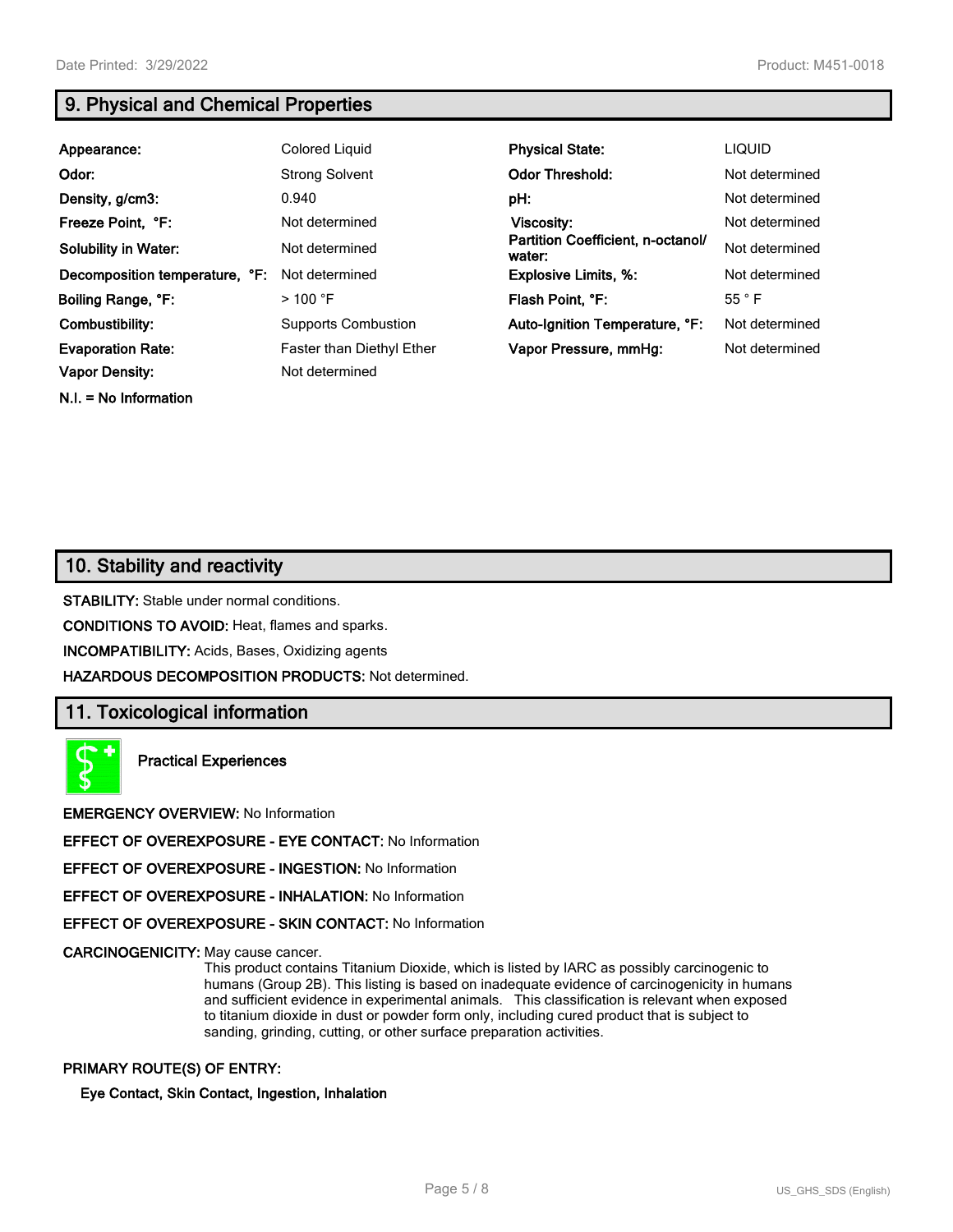#### **Acute Toxicity Values**

#### **The acute effects of this product have not been tested. Data on individual components are tabulated below**

| CAS-No.<br>123-86-4<br>64742-49-0<br>71-36-3<br>64-17-5<br>108-65-6<br>763-69-9<br>108-88-3<br>108-38-3<br>13463-67-7<br>100-41-4<br>106-42-3<br>14808-60-7<br>64742-47-8 | <b>Chemical Name</b><br>n-butyl acetate<br>petroleum distillate<br>butanol<br>ethanol<br>pm acetate<br>eep<br>toluene<br>m-xylene<br>titanium dioxide<br>ethylbenzene<br>p-xylene<br>crystalline silica<br>aliphatic petroleum distillates | Oral LD50<br>14130 mg/kg Rat<br>>5000 mg/kg Rat<br>700 mg/kg Rat<br>7060 mg/kg Rat<br>8532 mg/kg Rat<br>3200 mg/kg Rat<br>2600 mg/kg Rat<br>5000 mg/kg Rat<br>>10000 mg/kg Rat<br>3500 mg/kg Rat<br>4029 mg/kg Rat<br>>5000 mg/kg<br>>5000 mg/kg Rat | Dermal LD50<br>>17600 mg/kg Rabbit<br>>3160 mg/kg Rabbit<br>3402 mg/kg Rabbit<br>15,800 mg/kg<br>>5000 mg/kg Rabbit<br>4080 mg/kg Rabbit<br>12000 mg/kg Rabbit<br>6500 mg/kg Rabbit<br>>10000 mg/kg Rabbit >20 mg/l<br>15400 mg/kg Rabbit<br>>2000 mg/kg rabbit<br>>5000 mg/kg<br>>2000 mg/kg Rabbit | Vapor LC50<br>23.4 mg/l Rat<br>54 mg/l Rat<br>8000 mg/l Rat<br>124.7 mg/L Rat<br>$>20$ mg/L<br>$>20$ mg/l<br>12.5 mg/L Rat<br>>20 mg/l Rat<br>17.2 mg/L Rat<br>>20 mg/l Rat<br>$>$ 20 mg/l Rat<br>$>13$ mg/L Rat |
|---------------------------------------------------------------------------------------------------------------------------------------------------------------------------|--------------------------------------------------------------------------------------------------------------------------------------------------------------------------------------------------------------------------------------------|------------------------------------------------------------------------------------------------------------------------------------------------------------------------------------------------------------------------------------------------------|------------------------------------------------------------------------------------------------------------------------------------------------------------------------------------------------------------------------------------------------------------------------------------------------------|------------------------------------------------------------------------------------------------------------------------------------------------------------------------------------------------------------------|
| 1333-86-4                                                                                                                                                                 | carbon black                                                                                                                                                                                                                               | >5000 mg/kg Rat                                                                                                                                                                                                                                      | >3000 mg/kg Rabbit                                                                                                                                                                                                                                                                                   | $>20$ mg/l                                                                                                                                                                                                       |
|                                                                                                                                                                           |                                                                                                                                                                                                                                            |                                                                                                                                                                                                                                                      |                                                                                                                                                                                                                                                                                                      |                                                                                                                                                                                                                  |

**N.I. = No Information**

## **12. Ecological information**

**ECOLOGICAL INFORMATION:** Ecological evaluation of this material has not been performed; however, do not allow the product to be released to the environment without governmental approval/permits.

### **13. Disposal Information**



**Product**

**DISPOSAL METHOD:** Waste from this material may be a listed and/or characteristic hazardous waste. Dispose of material, contaminated absorbent, container and unused contents in accordance with local, state, and federal regulations.

**STEPS TO BE TAKEN IN CASE MATERIAL IS RELEASED OR SPILLED:** Follow personal protective equipment recommendations found in Section VIII. Personal protective equipment needs must be evaluated based on information provided on this sheet and the special circumstances created by the spill including; the material spilled, the quantity of the spill, the area in which the spill occurred, and the training and the expertise of employees in the area responding to the spill. Never exceed any occupational exposure limits. Shut off ignition sources; including electrical equipment and flames. Do not allow smoking in the area. Do not allow the spilled product to enter public drainage system or open waterways.

## **14. Transport Information**

#### **SPECIAL TRANSPORT PRECAUTIONS:** No Information

| DOT: | <b>LIMITED QUANTITY</b> |
|------|-------------------------|
|      |                         |

**IATA:** ID8000, CONSUMER COMMODITY, 9

**IMDG:** LIMITED QUANTITY UN1263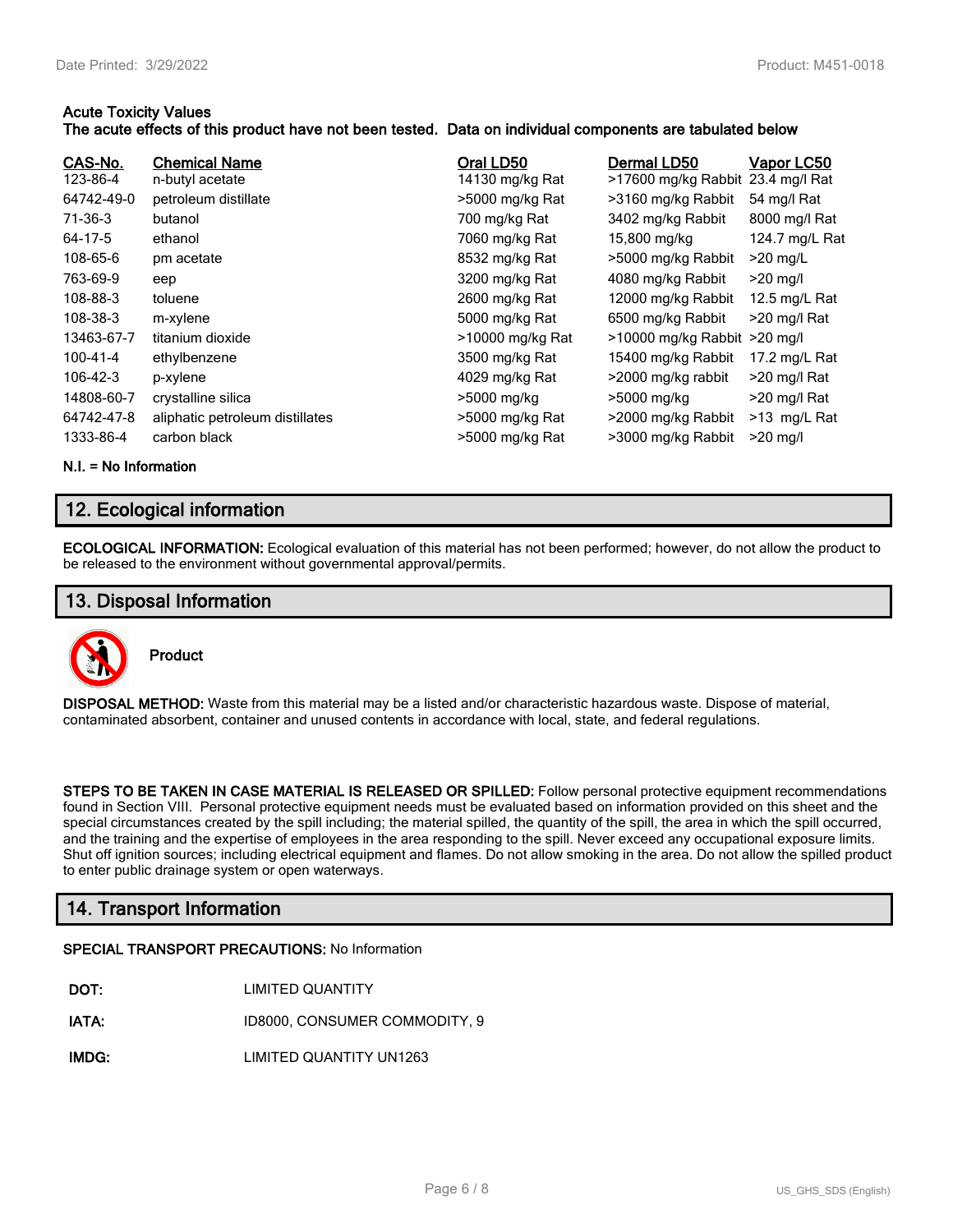## **15. Regulatory Information**

## **U.S. Federal Regulations:**

#### **CERCLA - SARA Hazard Category**

This product has been reviewed according to the EPA 'Hazard Categories' promulgated under Sections 311 and 312 of the Superfund Amendment and Reauthorization Act of 1986 (SARA Title III) and is considered, under applicable definitions, to meet the following categories:

Fire Hazard, Acute Health Hazard, Chronic Health Hazard

#### **SARA SECTION 313**

This product contains the following substances subject to the reporting requirements of Section 313 of Title III of the Superfund Amendment and Reauthorization Act of 1986 and 40 CFR part 372:

| <b>Chemical Name</b> | CAS-No.  | <u>Wt. %</u> |
|----------------------|----------|--------------|
| butanol              | 71-36-3  | 10.00        |
| toluene              | 108-88-3 | 2.60         |
| m-xylene             | 108-38-3 | 2.12         |

#### **TOXIC SUBSTANCES CONTROL ACT**

This product contains the following chemical substances subject to the reporting requirements of TSCA 12(B) if exported from the United States:

| <b>Chemical Name</b>         | CAS-No.  |
|------------------------------|----------|
| octamethylcyclotetrasiloxane | 556-67-2 |

## **U.S. State Regulations:**

#### **CALIFORNIA PROPOSITION 65**

WARNING: Cancer and Reproductive Harm - www.P65Warnings.ca.gov.

Titanium Dioxide, Cancer, 0.8409% Toluene, Reproductive Harm, 2.5967%

| <b>Revision Date:</b>  |  | 3/29/2022                    |   | <b>Supersedes Date:</b> |  |                             | 12/8/2021 |
|------------------------|--|------------------------------|---|-------------------------|--|-----------------------------|-----------|
| Reason for revision:   |  | No Information               |   |                         |  |                             |           |
| Datasheet produced by: |  | <b>Regulatory Department</b> |   |                         |  |                             |           |
| <b>HMIS Ratings:</b>   |  |                              |   |                         |  |                             |           |
| Health:                |  | Flammability:                | 3 | Reactivity:             |  | <b>Personal Protection:</b> | Χ         |

#### **Text for GHS Hazard Statements shown in Section 3 describing each ingredient:**

| H <sub>225</sub> | Highly flammable liquid and vapour.           |
|------------------|-----------------------------------------------|
| H <sub>226</sub> | Flammable liquid and vapour.                  |
| H <sub>251</sub> | Self-heating: may catch fire.                 |
| H302             | Harmful if swallowed.                         |
| H304             | May be fatal if swallowed and enters airways. |
| H315             | Causes skin irritation.                       |
| H318             | Causes serious eye damage.                    |
| H331             | Toxic if inhaled.                             |
|                  |                                               |